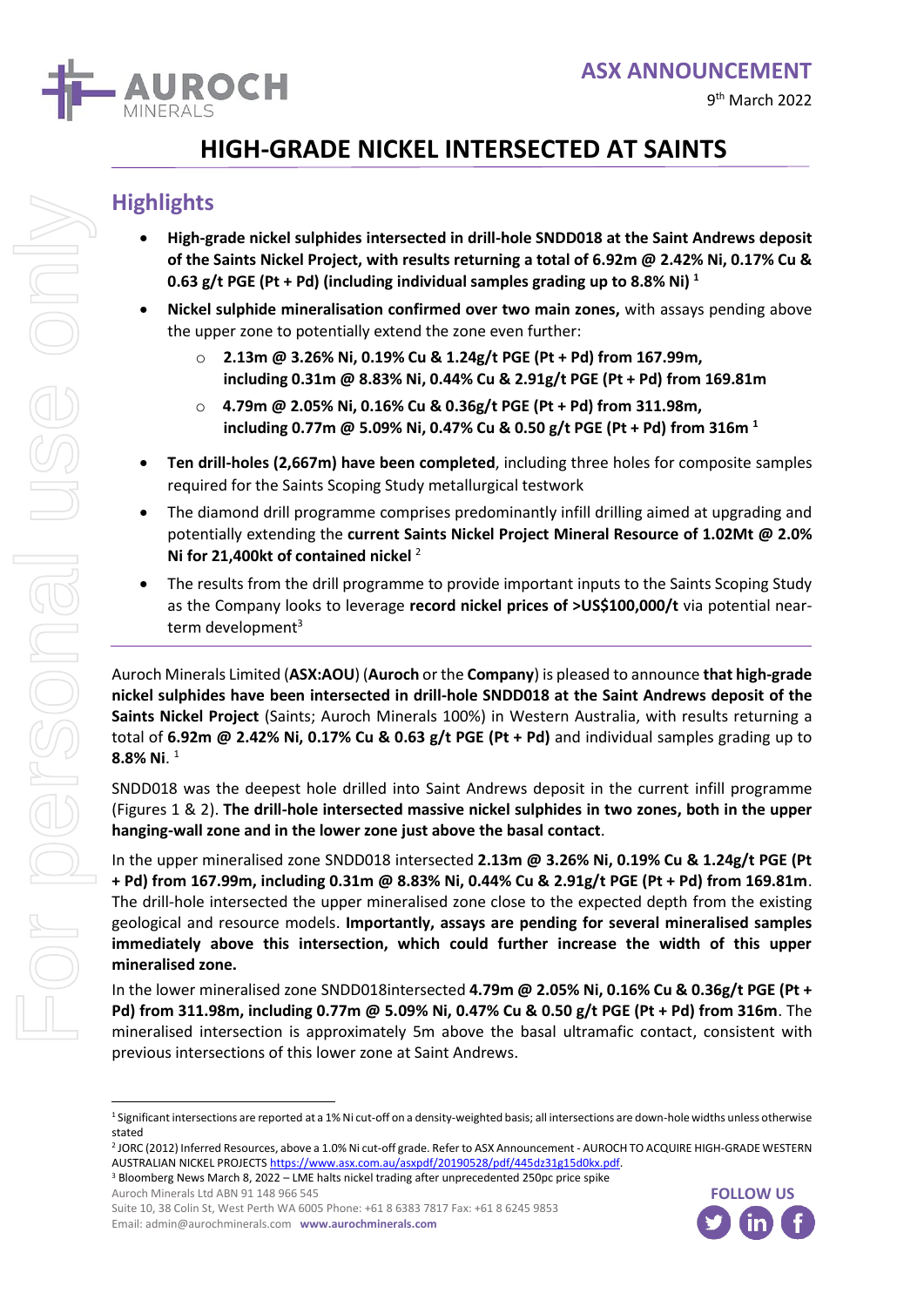

Ten drill-holes for 2,667m of the diamond drill programme at Saints have now been completed, which is aimed at upgrading **the current Saints Mineral Resource Estimate (MRE) of 1.02Mt @ 2.0% Ni for**  21,400kt of contained nickel<sup>1</sup> from an Inferred Resource category to a predominantly Indicated Resource category (Table 1). The majority of the programme has been infill drilling, including three holes specifically designed for metallurgical testwork required for the Saints Scoping Study. Seven of the holes have been drilled at the Saint Andrews Prospect and three at the Saint Patricks Prospect (Figure 1).

### **Auroch Managing Director Aidan Platel commented**:

*"This is an excellent result for the first hole of our current diamond drill programme at Saints, confirming two zones of high-grade nickel sulphide mineralisation at Saint Andrews, with individual assays as high as 8.83% Ni!* 

*With 10 drill-holes now complete, we are working hard to fast-track assay results so that we can commence work on upgrading the Saints Resource, as well as commencing metallurgical testwork from the composite drill core samples.* 

*With the strong nickel price reaching amazing all-time records yesterday of over US\$100,000/t<sup>4</sup> , we believe the Saints Nickel Project presents significant economic value, and the team is working hard on completing the Saints Scoping Study as we look forward to potential near-term production."*

The logging and sampling of the drill core is being fast-tracked so that the geological information and geochemical assay results can be used for the planned upgrade to the Saints MRE, which along with the metallurgical testwork, is also critical to the Saints Scoping Study.

Auroch Minerals Ltd ABN 91 148 966 545



<sup>&</sup>lt;sup>4</sup> Bloomberg News March 8, 2022 – LME halts nickel trading after unprecedented 250pc price spike

Suite 10, 38 Colin St, West Perth WA 6005 Phone: +61 8 6383 7817 Fax: +61 8 6245 9853 Email: admin@aurochminerals.com **www.aurochminerals.com**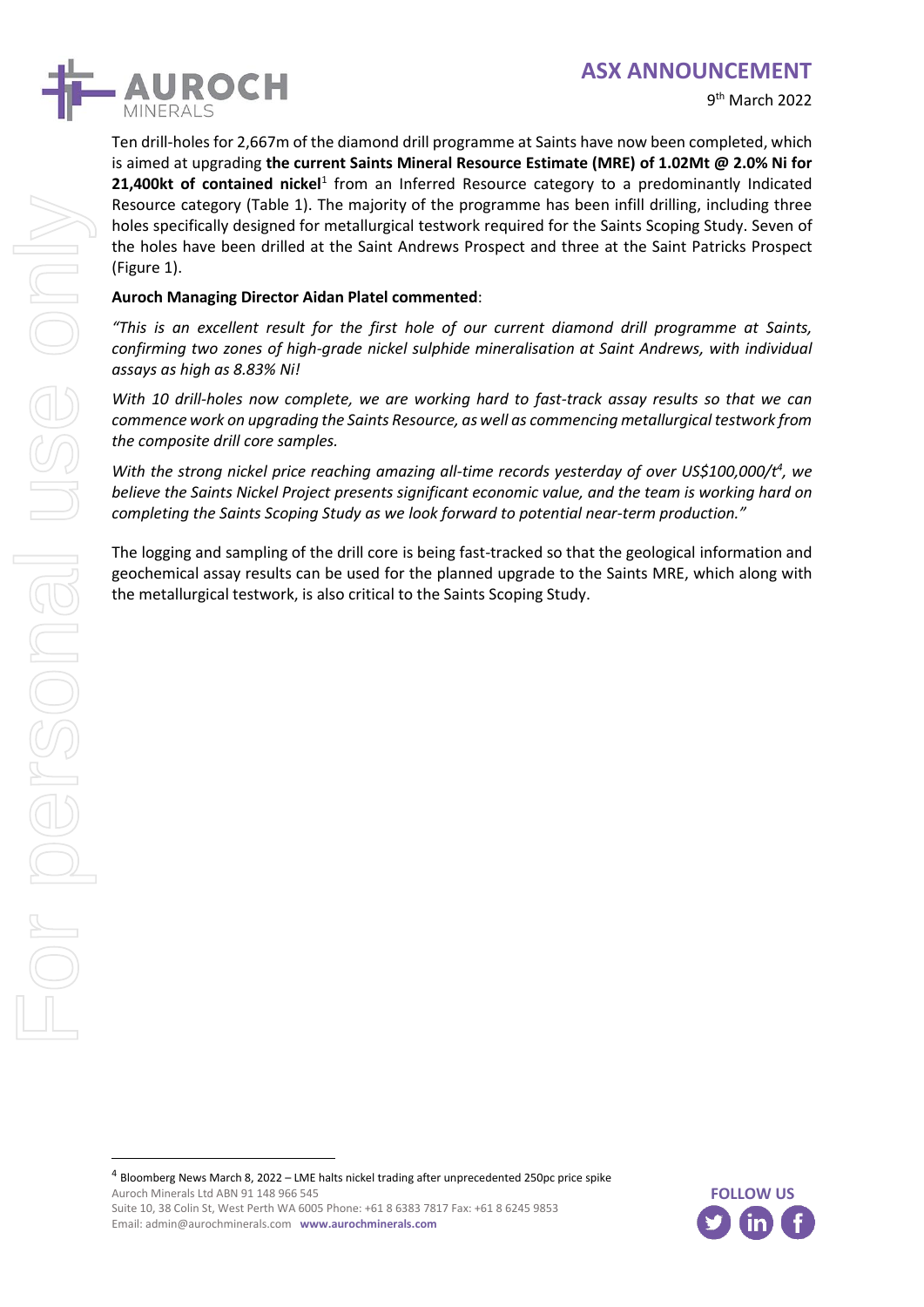

9 th March 2022



**Figure 1 –** Map of the Saints Nickel Project showing drill-hole SNDD018 and other completed drill-holes against interpreted geology and resource outline

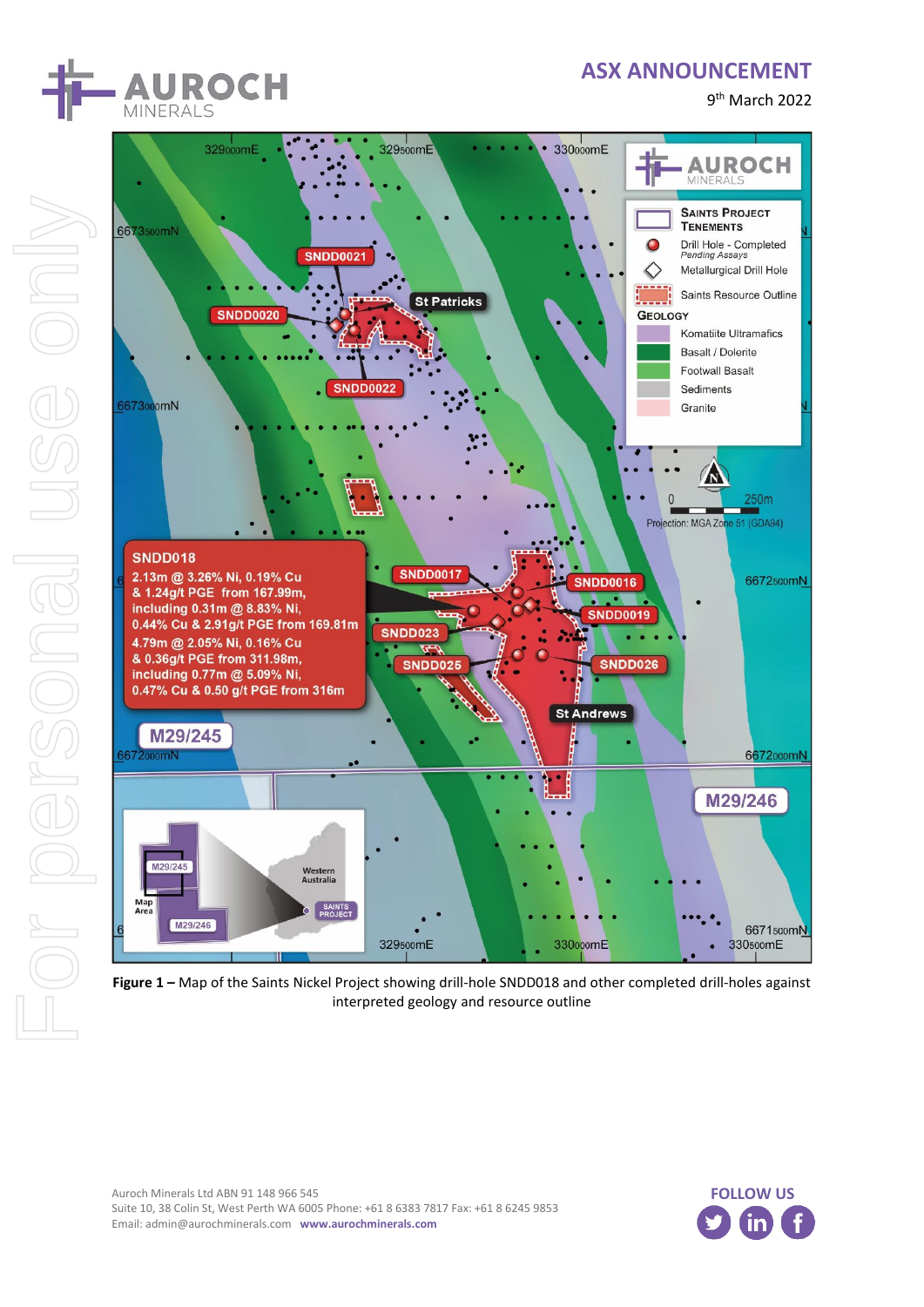

9 th March 2022



**Figure 2 –** Long-section of the current modelled resource at the Saint Andrews Prospect showing location of drill-hole SNDD018 and other pierce points from the current drill programme

This announcement has been authorised by the Board of Directors of the Company.

**-END-**

For further information visi[t www.aurochminerals.com](http://www.aurochminerals.com/) or contact:

#### Aidan Platel

**Managing Director**

E: aplatel@aurochminerals.com

#### **Competent Persons Statement**

*The information in this report that relates to Exploration Results is based on information compiled by Mr Matthew McCarthy and represents an accurate representation of the available data. Mr McCarthy (Member of the Australian Institute of Mining and Metallurgy) is the Company's Senior Geological Officer and has sufficient experience that is relevant to the style of mineralisation and type of deposit under consideration and to the activity being undertaken to qualify as a Competent Person as defined in the 2012 Edition of the 'Australasian Code for Reporting of Exploration Results, Mineral Resources and Ore Reserves' ("JORC Code 2012"). Mr McCarthy consents to the disclosure of this information in this report in the form and context in which it appears.*

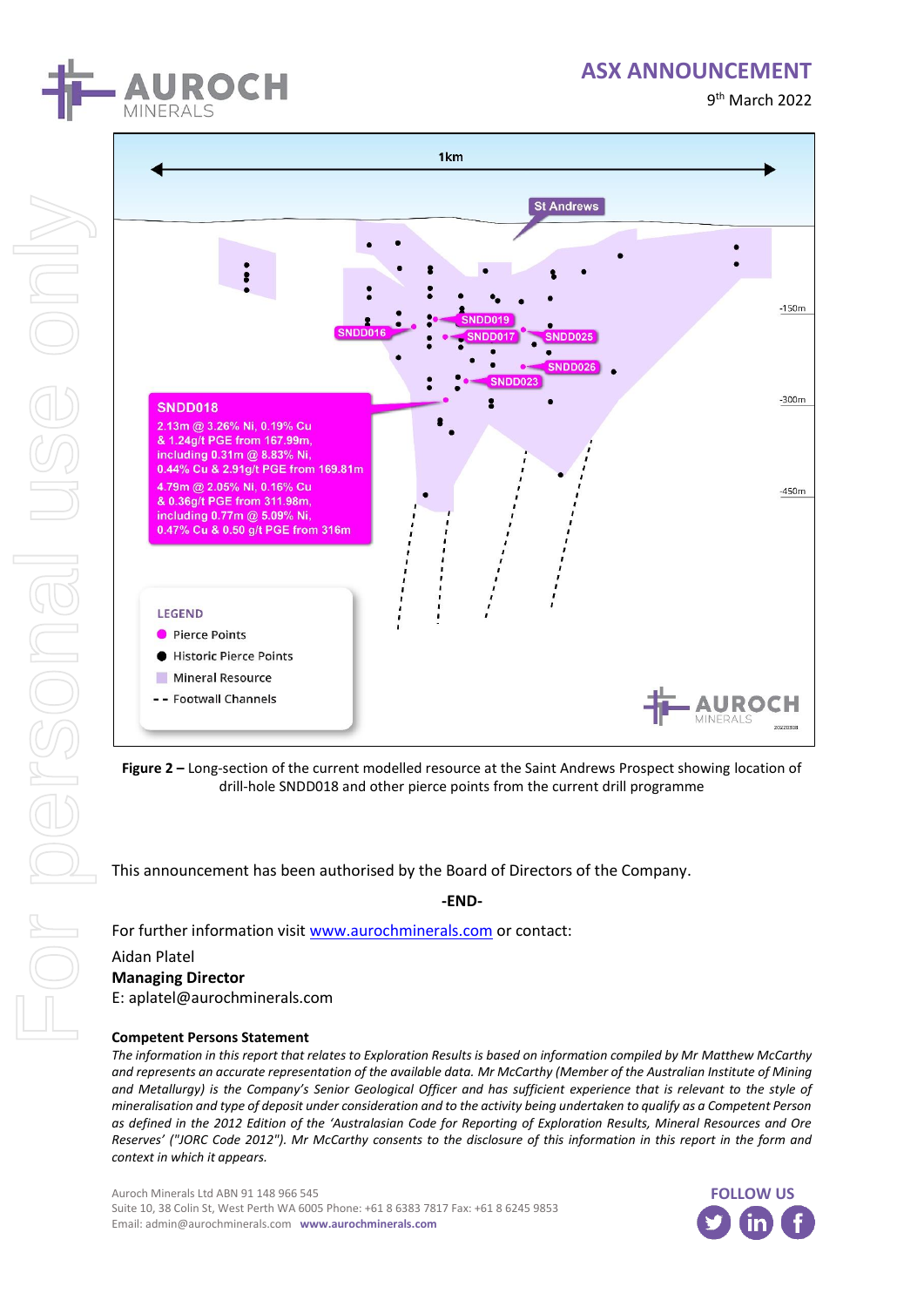

#### **Forward-Looking Statements**

*This document may include forward-looking statements. Forward-looking statements include, but are not limited to, statements concerning Auroch Minerals Limited's planned exploration programmes and other statements that are not historical facts. When used in this document, the words such as "could," "plan," "estimate," "expect," "intend," "may", "potential", "should," and similar expressions are forward-looking statements. Although Auroch Minerals Limited believes that its expectations reflected in these forward-looking statements are reasonable, such statements involve risks and uncertainties and no assurance can be given that actual results will be consistent with these forward-looking statements.*

|  |  |  | Table 1 – Details of completed diamond drill-holes in the current drill programme at the Saints Nickel Project |
|--|--|--|----------------------------------------------------------------------------------------------------------------|
|--|--|--|----------------------------------------------------------------------------------------------------------------|

| <b>HOLE ID</b> | <b>EASTING</b><br>(m) | <b>NORTHING</b><br>(m) | <b>ELEVATION</b><br>(m) | <b>AZIMUTH</b> | <b>DIP</b> | <b>FINAL</b><br><b>DEPTH</b><br>(m) |
|----------------|-----------------------|------------------------|-------------------------|----------------|------------|-------------------------------------|
| SNDD016        | 329,819               | 6,672,484              | 365                     | 90             | $-70$      | 220                                 |
| SNDD017        | 329,820               | 6,672,433              | 366                     | 90             | $-70$      | 240                                 |
| SNDD018        | 329,694               | 6,672,432              | 365                     | 90             | $-72$      | 378                                 |
| SNDD019        | 329,299               | 6,673,249              | 362                     | 90             | $-75$      | 240                                 |
| SNDD020        | 329,856               | 6,672,449              | 366                     | 90             | $-65$      | 200                                 |
| SNDD021        | 329,323               | 6,673,289              | 366                     | 90             | -60        | 240                                 |
| SNDD022        | 329,332               | 6,673,235              | 363                     | 90             | -65        | 295                                 |
| SNDD023        | 329,762               | 6,672,399              | 364                     | 90             | $-72$      | 285                                 |
| SNDD025        | 329,890               | 6,672,306              | 366                     | 88             | $-70$      | 248                                 |
| SNDD026        | 329,820               | 6,672,306              | 364                     | 92             | -70        | 321.9                               |

## JORC Code, 2012 Edition, Table 1 Section 1: Sampling Techniques and Data

| <b>CRITERIA</b>               | <b>EXPLANATION</b>                                                                                                                                                                                                                                                                                                                                                                                                                                                                                                                                                                                                                                                                                                | <b>COMMENTARY</b>                                                                                                                                                                                                                                                                                                                                                                                                                                                                                                                                                   |  |  |
|-------------------------------|-------------------------------------------------------------------------------------------------------------------------------------------------------------------------------------------------------------------------------------------------------------------------------------------------------------------------------------------------------------------------------------------------------------------------------------------------------------------------------------------------------------------------------------------------------------------------------------------------------------------------------------------------------------------------------------------------------------------|---------------------------------------------------------------------------------------------------------------------------------------------------------------------------------------------------------------------------------------------------------------------------------------------------------------------------------------------------------------------------------------------------------------------------------------------------------------------------------------------------------------------------------------------------------------------|--|--|
| <b>Sampling</b><br>techniques | Nature and quality of sampling (eg cut<br>$\bullet$<br>channels, random chips, or specific<br>specialised industry standard<br>measurement tools appropriate to the<br>minerals under investigation, such as down<br>hole gamma sondes, or handheld XRF<br>instruments, etc). These examples should<br>not be taken as limiting the broad meaning<br>of sampling.<br>Include reference to measures taken to<br>$\bullet$<br>ensure sample representivity and the<br>appropriate calibration of any<br>measurement tools or systems used.<br>Aspects of the determination of<br>٠<br>mineralisation that are Material to the<br>Public Report. In cases where 'industry<br>standard' work has been done this would | <b>Drilling</b><br>Auroch Minerals Limited:<br>Nickel mineralisation at Saints has been<br>sampled from the following drilling<br>techniques:<br>Diamond Core - half core samples with a<br>$\bullet$<br>maximum of 1.2m and minimum 0.2m<br>length.<br>RC drilling - 1m samples of pulverised<br>$\bullet$<br>chips, approximately 3kg's is collected in<br>individual calico bags<br>Air Core drilling creates single metre<br>sample of drill chips; however samples are<br>composited every 3 metres, with the end<br>of hole sample consisting of a 1m sample. |  |  |
|                               | be relatively simple (eg 'reverse circulation<br>drilling was used to obtain 1m samples<br>from which 3kg was pulverised to produce<br>a 30g charge for fire assay'). In other cases<br>more explanation may be required, such as<br>where there is coarse gold that has<br>inherent sampling problems. Unusual<br>commodities or mineralisation types (eg<br>submarine nodules) may warrant                                                                                                                                                                                                                                                                                                                      | <b>DHEM Parameters:</b><br><b>SGC Niche Acquisition</b><br>Contractor:<br>Down-hole EM (DHEM)<br>Configuration:<br>300x300m to 350x450m,<br>Tx Loop size:<br>single turn<br>Transmitter:<br>TTX2<br>Receiver:<br>Smartem24<br>Sensor:<br><b>DigiAtlantis</b><br>Station spacing:<br>2m to 10 m                                                                                                                                                                                                                                                                      |  |  |

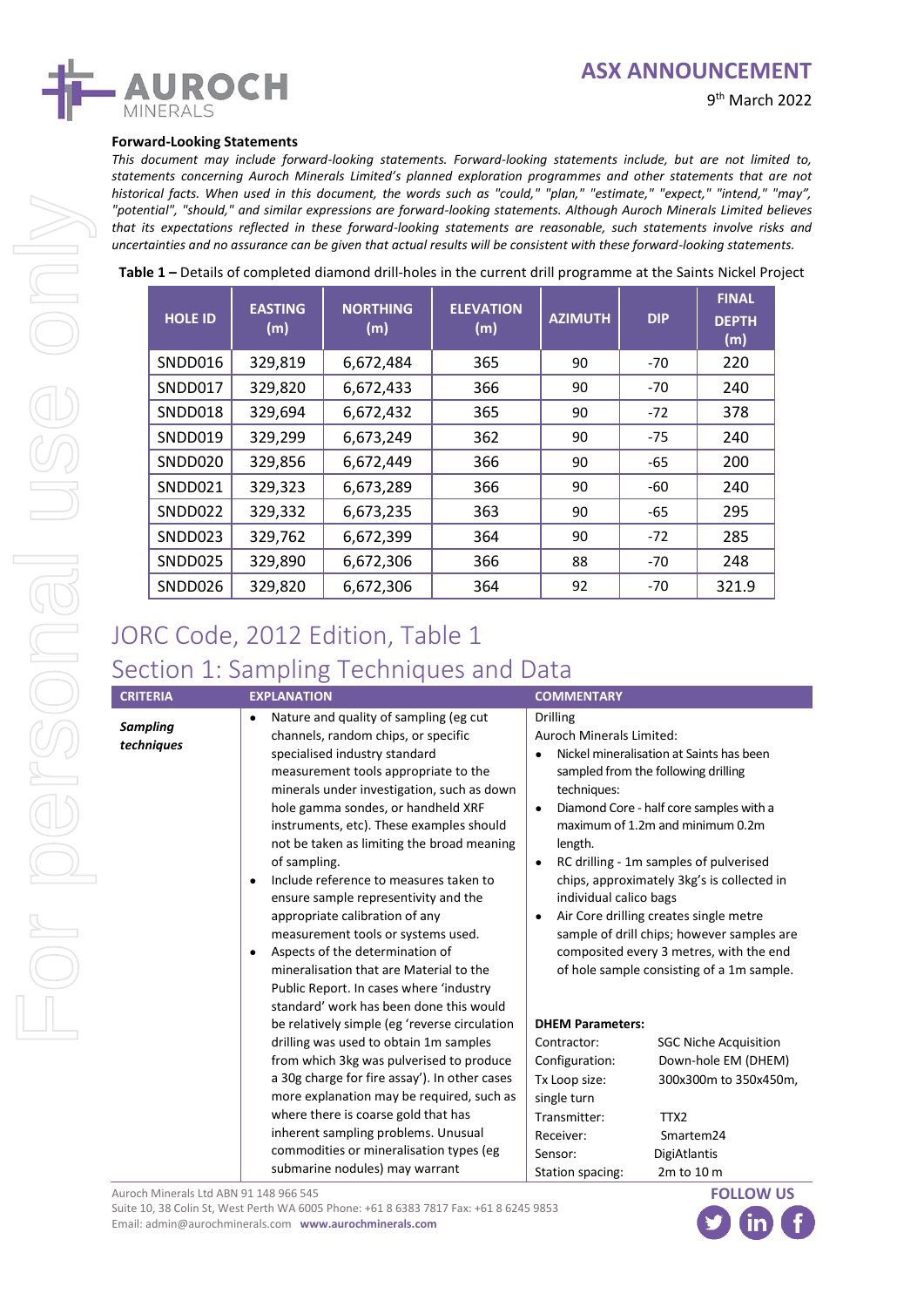

### 9 th March 2022

| <b>CRITERIA</b>                                         | <b>EXPLANATION</b>                                                                                                                                                                                                                                                                                                                                                                                                                                                                                      | <b>COMMENTARY</b>                                                                                                                                                                                                                                                                                                                                                                                                                                                                                                                                                                                                                                                                                                                                                                                                                                    |  |  |
|---------------------------------------------------------|---------------------------------------------------------------------------------------------------------------------------------------------------------------------------------------------------------------------------------------------------------------------------------------------------------------------------------------------------------------------------------------------------------------------------------------------------------------------------------------------------------|------------------------------------------------------------------------------------------------------------------------------------------------------------------------------------------------------------------------------------------------------------------------------------------------------------------------------------------------------------------------------------------------------------------------------------------------------------------------------------------------------------------------------------------------------------------------------------------------------------------------------------------------------------------------------------------------------------------------------------------------------------------------------------------------------------------------------------------------------|--|--|
|                                                         | disclosure of detailed information.<br>Drill type (eg core, reverse circulation,<br>$\bullet$                                                                                                                                                                                                                                                                                                                                                                                                           | $0.5$ Hz<br>Tx Freq:<br>50%<br>Duty cycle:<br>Current:<br>$^{\sim}68-75$ Amp<br>Stacks:<br>64<br>Readings:<br>2-3 repeatable readings<br>per station<br>Diamond Core (DD) drilling is referenced in<br>$\bullet$                                                                                                                                                                                                                                                                                                                                                                                                                                                                                                                                                                                                                                     |  |  |
| <b>Drilling techniques</b>                              | open-hole hammer, rotary air blast, auger,<br>Bangka, sonic, etc) and details (eg core<br>diameter, triple or standard tube, depth of<br>diamond tails, face-sampling bit or other<br>type, whether core is oriented and if so, by<br>what method, etc).                                                                                                                                                                                                                                                | this report. Core is oriented and retrieved<br>via double or triple tube methods.                                                                                                                                                                                                                                                                                                                                                                                                                                                                                                                                                                                                                                                                                                                                                                    |  |  |
| <b>Drill sample</b><br>recovery                         | Method of recording and assessing core<br>$\bullet$<br>and chip sample recoveries and results<br>assessed.<br>Measures taken to maximise sample<br>$\bullet$<br>recovery and ensure representative nature<br>of the samples.<br>Whether a relationship exists between<br>$\bullet$<br>sample recovery and grade and whether<br>sample bias may have occurred due to<br>preferential loss/gain of fine/coarse<br>material.                                                                               | DD core recovery is measured and<br>$\bullet$<br>recorded by Auroch staff and contractors.<br>No relationship between sample recovery<br>$\bullet$<br>and grade has been yet observed and no<br>sample bias is believed to have occurred.                                                                                                                                                                                                                                                                                                                                                                                                                                                                                                                                                                                                            |  |  |
| Logging                                                 | Whether core and chip samples have been<br>$\bullet$<br>geologically and geotechnically logged to a<br>level of detail to support appropriate<br>Mineral Resource estimation, mining<br>studies and metallurgical studies.<br>Whether logging is qualitative or<br>$\bullet$<br>quantitative in nature. Core (or costean,<br>channel, etc) photography.<br>The total length and percentage of the<br>$\bullet$<br>relevant intersections logged.                                                        | <b>Auroch Minerals Limited:</b><br>Drill core is lithologically and structurally<br>$\bullet$<br>logged by Geologists in the field.<br>Drill chips are lithologically logged by<br>$\bullet$<br>Geologists in the field<br>Logging is qualitative, recording rock type<br>$\bullet$<br>and mineral abundance<br>Logging of RC & AC chips is conducted on<br>$\bullet$<br>a 1 metre sample size.<br>Logging of DD core is conducted on<br>$\bullet$<br>lithological boundaries.<br>Historic:<br>Geological logging data collected to date is<br>sufficiently detailed. At this stage detailed<br>geotechnical logging is not required.<br>Geological logging is intrinsically<br>$\bullet$<br>qualitative.<br>Historic drill holes were geologically logged<br>$\bullet$<br>by previous operators and these data are<br>available to Auroch Minerals. |  |  |
| Sub-sampling<br>techniques and<br>sample<br>preparation | If core, whether cut or sawn and whether<br>$\bullet$<br>quarter, half or all core taken.<br>If non-core, whether riffled, tube sampled,<br>$\bullet$<br>rotary split, etc and whether sampled wet<br>or dry.<br>For all sample types, the nature, quality<br>$\bullet$<br>and appropriateness of the sample<br>preparation technique.<br>Quality control procedures adopted for all<br>$\bullet$<br>sub-sampling stages to maximise<br>representivity of samples.<br>Measures taken to ensure that the | <b>Auroch Minerals Limited:</b><br>Diamond core is sawn in half with half used<br>for sampling and the other half retained<br>for future reference.<br>1m RC percussion, sample is split via a<br>$\bullet$<br>cyclone and cone splitter attached to the<br>drill rig to produce a bagged 3kg sample.<br>Certified reference material and blank<br>$\bullet$<br>material are inserted every 20 samples as<br>per company QAQC procedure for both DD<br>& RC.<br>Field duplicates collected from the Cyclone                                                                                                                                                                                                                                                                                                                                          |  |  |

Auroch Minerals Ltd ABN 91 148 966 545

Suite 10, 38 Colin St, West Perth WA 6005 Phone: +61 8 6383 7817 Fax: +61 8 6245 9853 Email: admin@aurochminerals.com **www.aurochminerals.com**

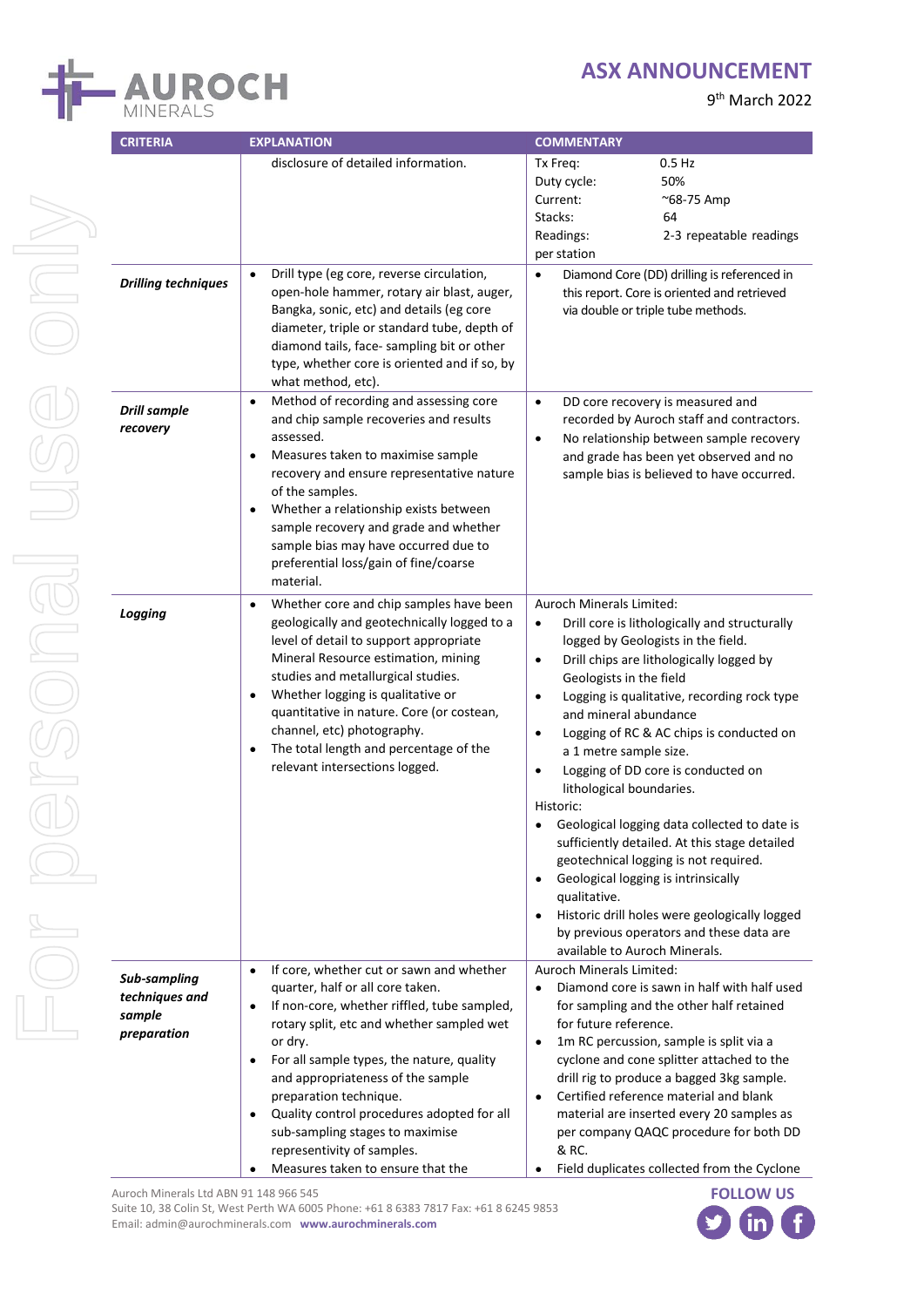### 9 th March 2022



 $\overline{a}$ 

**AUROCH** 

|                                             | <b>EXPLANATION</b>                                                                                                                                                                                                                                                                                                                                                                                                                                                                                                                                                                                     | <b>COMMENTARY</b>                                                                                                                                                                                                                                                                                                                                                                                                                                                                                                                                                                                                                                                                                                                                                                                                                                            |
|---------------------------------------------|--------------------------------------------------------------------------------------------------------------------------------------------------------------------------------------------------------------------------------------------------------------------------------------------------------------------------------------------------------------------------------------------------------------------------------------------------------------------------------------------------------------------------------------------------------------------------------------------------------|--------------------------------------------------------------------------------------------------------------------------------------------------------------------------------------------------------------------------------------------------------------------------------------------------------------------------------------------------------------------------------------------------------------------------------------------------------------------------------------------------------------------------------------------------------------------------------------------------------------------------------------------------------------------------------------------------------------------------------------------------------------------------------------------------------------------------------------------------------------|
| <b>CRITERIA</b>                             | sampling is representative of the in situ<br>material collected, including for instance<br>results for field duplicate/second-half<br>sampling.<br>Whether sample sizes are appropriate to<br>the grain size of the material being<br>sampled.                                                                                                                                                                                                                                                                                                                                                         | and cone splitter are inserted every 60<br>samples<br>No further sub sampling has been<br>$\bullet$<br>conducted<br>3m AC sample composites are scooped<br>$\bullet$<br>from sample piles to create a 3kg bagged<br>sample.<br>Certified reference material are inserted<br>$\bullet$<br>every 30 samples as per the company Air<br>Core QAQC procedure.<br>Historic:<br>1m RC percussion, maximum 1m length<br>$\bullet$<br>core samples, or as close as reasonable<br>within geological boundaries, are<br>considered appropriate for the style of<br>mineralisation being targeted.<br>Historic drill holes were logged at level of<br>$\bullet$<br>detail to ensure sufficient geological                                                                                                                                                                |
| Quality of assay                            | The nature, quality and appropriateness of<br>$\bullet$                                                                                                                                                                                                                                                                                                                                                                                                                                                                                                                                                | understanding to allow representative<br>selection of sample intervals.<br>Sampling QAQC measures taken by<br>previous operators not fully documented.<br>Auroch Minerals Limited:                                                                                                                                                                                                                                                                                                                                                                                                                                                                                                                                                                                                                                                                           |
| data and<br>laboratory tests                | the assaying and laboratory procedures<br>used and whether the technique is<br>considered partial or total.<br>For geophysical tools, spectrometers,<br>٠<br>handheld XRF instruments, etc, the<br>parameters used in determining the<br>analysis including instrument make and<br>model, reading times, calibrations factors<br>applied and their derivation, etc.<br>Nature of quality control procedures<br>٠<br>adopted (eg standards, blanks, duplicates,<br>external laboratory checks) and whether<br>acceptable levels of accuracy (i.e. lack of<br>bias) and precision have been established. | ALS Minerals, multi element analysis method<br>ME-ICP61 utilised for all samples, consisting<br>of multi acid digestion with HF and ICP-AES<br>analysis. Over limit method Ni-OG62H for<br>ore grade Ni consisting of four acid digestion<br>with ICP-AES analysis. PGM-ICP23 fire assay<br>ICP-AES finish method used selectively for<br>samples considered to contain Pt, Pd & Au.<br>All methods are considered suitable for the<br>style of mineralisation targeted.<br>Certified Reference Material (CRM's)and<br>$\bullet$<br>quartz blank (Blanks) samples are inserted<br>1:20 for DD & RC and 1:30 for AC as part of<br>Auroch's QAQC procedure. Accuracy and<br>performance of CRM's and Blanks are<br>considered after results are received.<br>Field duplicates collected from the Cyclone<br>and cone splitter are inserted every 60<br>samples |
| Verification of<br>sampling and<br>assaying | The verification of significant intersections<br>$\bullet$<br>by either independent or alternative<br>company personnel.<br>The use of twinned holes.<br>$\bullet$<br>Documentation of primary data, data entry<br>٠<br>procedures, data verification, data storage<br>(physical and electronic) protocols.<br>Discuss any adjustment to assay data.<br>٠                                                                                                                                                                                                                                              | Auroch Minerals Limited:<br>No third party verification has been<br>$\bullet$<br>completed to date<br>Drill holes have not been twinned<br>$\bullet$<br>All primary paper data is held on site,<br>$\bullet$<br>digitised data is held in a managed<br>database off site.<br>No adjustments to assays have occurred.<br>$\bullet$<br>Historic:<br>All historic drilling data including collar<br>coordinates, hole orientation surveys, total<br>depth, sampling intervals and lithological                                                                                                                                                                                                                                                                                                                                                                  |

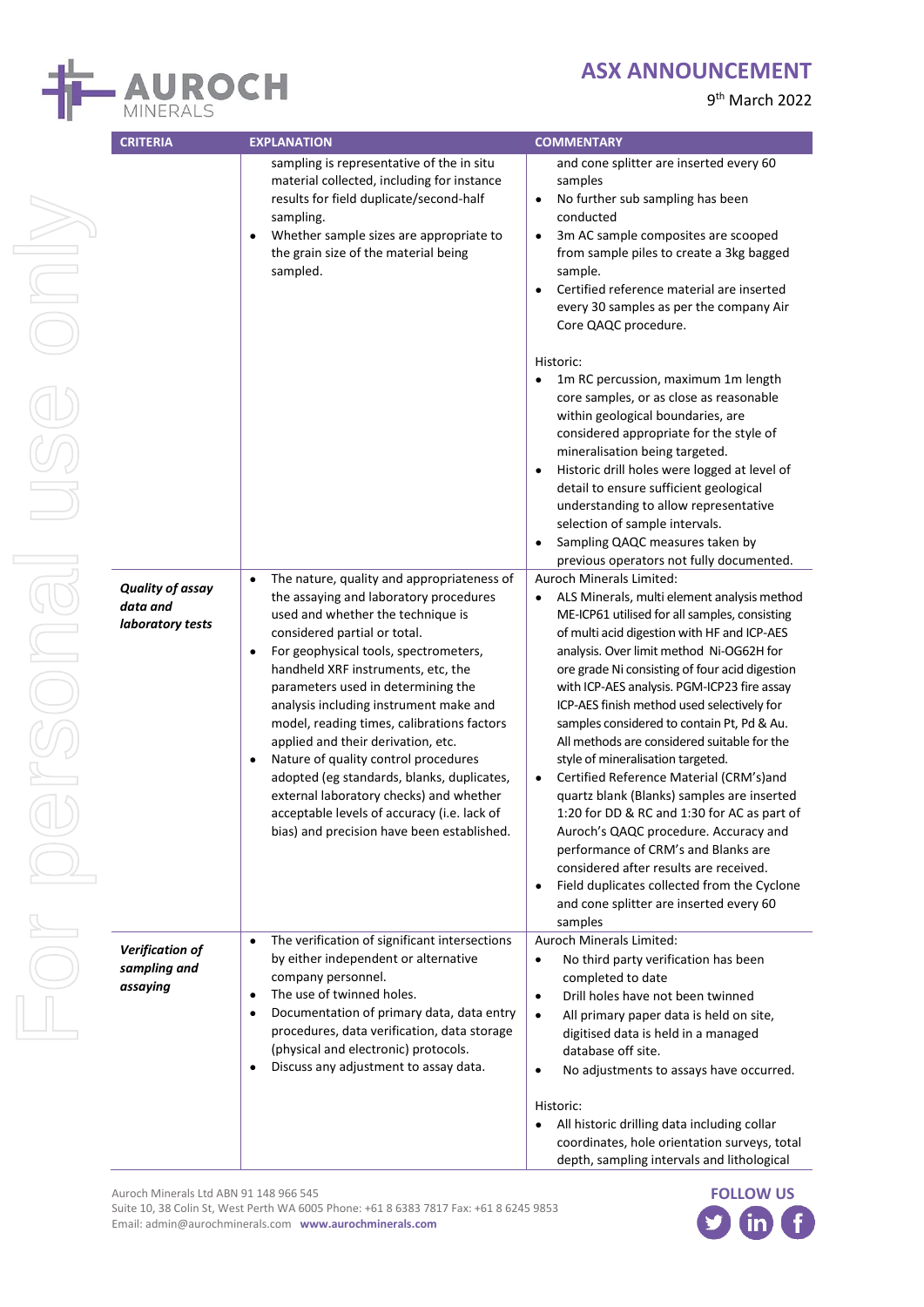

### 9 th March 2022



| <b>CRITERIA</b>                                                         | <b>EXPLANATION</b>                                                                                                                                                                                                                                                                                                                                                                               | <b>COMMENTARY</b>                                                                                                                                                                                                                                                                                                                                                                                                                            |
|-------------------------------------------------------------------------|--------------------------------------------------------------------------------------------------------------------------------------------------------------------------------------------------------------------------------------------------------------------------------------------------------------------------------------------------------------------------------------------------|----------------------------------------------------------------------------------------------------------------------------------------------------------------------------------------------------------------------------------------------------------------------------------------------------------------------------------------------------------------------------------------------------------------------------------------------|
|                                                                         |                                                                                                                                                                                                                                                                                                                                                                                                  | logging were collated from statutory<br>annual reports and historic digital data files<br>and verified by Auroch's Geologists.<br>No indication of drill holes being twinned<br>$\bullet$<br>by previous workers has been observed or<br>documented.<br>It is assumed that industry best practice<br>was used for collection, verification and<br>storage of historic data.<br>No adjustments to assay data were<br>undertaken.              |
| <b>Location of data</b><br>points                                       | Accuracy and quality of surveys used to<br>$\bullet$<br>locate drill holes (collar and down-hole<br>surveys), trenches, mine workings and<br>other locations used in Mineral Resource<br>estimation.<br>Specification of the grid system used.<br>$\bullet$<br>Quality and adequacy of topographic<br>$\bullet$<br>control.                                                                      | Auroch Minerals Limited:<br>Drill collars were surveyed in GDA94/MGA<br>$\bullet$<br>Zone 51 datum for Saints by handheld GPS<br>+-5m accuracy<br>At completion of programme drill collars will<br>$\bullet$<br>be surveyed using a Differential GPS +- 0.1m<br>accuracy.                                                                                                                                                                    |
| Data spacing and<br>distribution                                        | Data spacing for reporting of Exploration<br>$\bullet$<br>Results.<br>Whether the data spacing and distribution<br>$\bullet$<br>is sufficient to establish the degree of<br>geological and grade continuity<br>appropriate for the Mineral Resource and<br>Ore Reserve estimation procedure(s) and<br>classifications applied.<br>Whether sample compositing has been<br>applied.                | <b>Auroch Minerals Limited:</b><br>Drill data spacing of historic drill data is<br>sufficient to establish the degree of<br>geological and grade continuity<br>appropriate for estimating an Inferred Ni<br>Resource.                                                                                                                                                                                                                        |
| <b>Orientation of data</b><br>in relation to<br>geological<br>structure | Whether the orientation of sampling<br>achieves unbiased sampling of possible<br>structures and the extent to which this is<br>known, considering the deposit type.<br>If the relationship between the drilling<br>$\bullet$<br>orientation and the orientation of key<br>mineralised structures is considered to<br>have introduced a sampling bias, this<br>should be assessed and reported if | Auroch Minerals Limited:<br>Drill holes azimuth is nominally planned<br>$\bullet$<br>perpendicular to stratigraphic strike<br>Drill hole dip is regarded suitable for<br>$\bullet$<br>subvertical stratigraphy and provides a<br>near true width intersection to minimise<br>orientation bias.<br>Historic:                                                                                                                                  |
|                                                                         | material.                                                                                                                                                                                                                                                                                                                                                                                        | Historical drill holes were oriented, as far<br>$\bullet$<br>as reasonably practical, to intersect the<br>centre of the targeted mineralised zone<br>perpendicular to the interpreted strike<br>orientation of the mineralised zone.<br>The geometry of drill holes relative to the<br>$\bullet$<br>mineralised zones achieves unbiased<br>sampling of this deposit type.<br>No orientation-based sampling bias has<br>٠<br>been identified. |

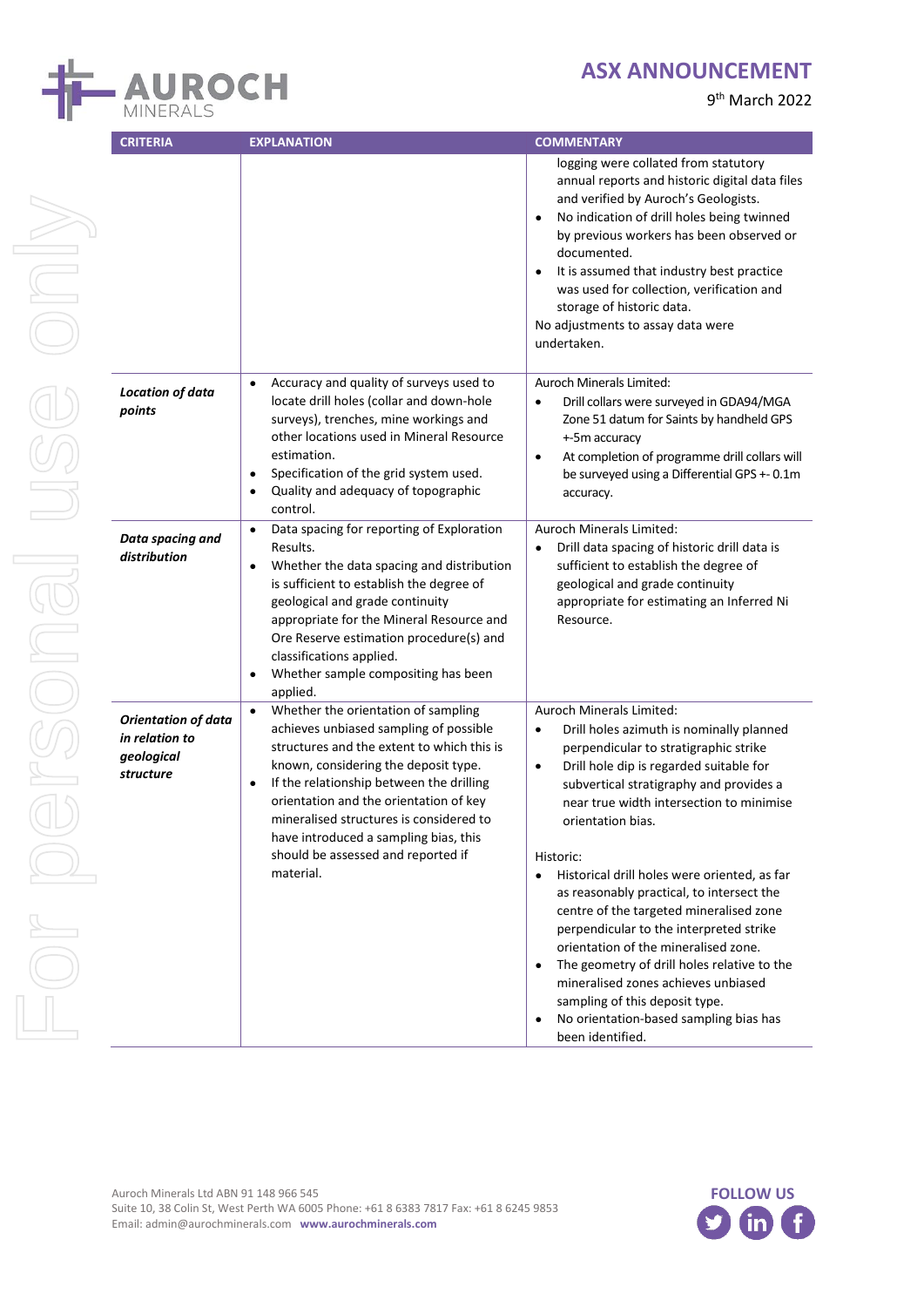

9 th March 2022

| <b>CRITERIA</b>          | <b>EXPLANATION</b>                                                                    | <b>COMMENTARY</b>                                                                                                                                                                                    |
|--------------------------|---------------------------------------------------------------------------------------|------------------------------------------------------------------------------------------------------------------------------------------------------------------------------------------------------|
| Sample security          | The measures taken to ensure sample<br>$\bullet$<br>security.                         | Auroch Minerals Limited:<br>Diamond core samples are dispatched<br>once all cutting and sampling of drill core<br>is complete. Drill core is maintained in a<br>secure core yard or onsite facility. |
|                          |                                                                                       | Historic:<br>It is assumed that due care was taken<br>historically with security of samples during<br>field collection, transport and laboratory<br>analysis.                                        |
| <b>Audits or reviews</b> | The results of any audits or reviews of<br>$\bullet$<br>sampling techniques and data. | No independent audit or review has been<br>$\bullet$<br>undertaken.                                                                                                                                  |

# Section 2: Reporting of Exploration Results

| <b>CRITERIA</b>                                      | <b>EXPLANATION</b>                                                                                                                                                                                                                                                                                                                                                                                                                                                                                                                                                                                                                                                                                                                                                | <b>COMMENTARY</b>                                                                                                                                                                                                                                                                                                |
|------------------------------------------------------|-------------------------------------------------------------------------------------------------------------------------------------------------------------------------------------------------------------------------------------------------------------------------------------------------------------------------------------------------------------------------------------------------------------------------------------------------------------------------------------------------------------------------------------------------------------------------------------------------------------------------------------------------------------------------------------------------------------------------------------------------------------------|------------------------------------------------------------------------------------------------------------------------------------------------------------------------------------------------------------------------------------------------------------------------------------------------------------------|
| <b>Mineral tenement</b><br>and land tenure<br>status | Type, reference name/number, location and<br>ownership including agreements or material<br>issues with third parties such as joint<br>ventures, partnerships, overriding royalties,<br>native title interests, historical sites,<br>wilderness or national park and<br>environmental settings.<br>The security of the tenure held at the time of<br>$\bullet$<br>reporting along with any known<br>impediments to obtaining a licence to<br>operate in the area.                                                                                                                                                                                                                                                                                                  | The Saints Nickel Project consists of two<br>$\bullet$<br>Mining Leases M29/245 and M29/246<br>No known royalties exist on the leases.<br>$\bullet$<br>There are no material issues with regard to<br>$\bullet$<br>access.<br>The tenements are in good standing and no<br>$\bullet$<br>known impediments exist. |
| <b>Exploration done by</b><br>other parties          | Acknowledgment and appraisal of<br>$\bullet$<br>exploration by other parties.                                                                                                                                                                                                                                                                                                                                                                                                                                                                                                                                                                                                                                                                                     | At Saints previous work has been<br>$\bullet$<br>conducted by WMC Resources, Scotia<br>Nickel Ltd, Breakaway Resources and<br><b>Minotaur Gold Solutions</b><br>Data collected by these entities has been<br>$\bullet$<br>reviewed in detail by Auroch.                                                          |
| Geology                                              | Deposit type, geological setting and style of<br>$\bullet$<br>mineralisation.                                                                                                                                                                                                                                                                                                                                                                                                                                                                                                                                                                                                                                                                                     | The Saints Nickel Project is regarded as an<br>$\bullet$<br>Archaean komatiite-hosted nickel sulphide<br>deposit.                                                                                                                                                                                                |
| <b>Drill hole Information</b>                        | A summary of all information material to the<br>$\bullet$<br>understanding of the exploration results<br>including a tabulation of the following<br>information for all Material drill holes:<br>easting and northing of the drill hole<br>$\bullet$<br>collar<br>elevation or RL (Reduced Level -<br>$\bullet$<br>elevation above sea level in metres) of<br>the drill hole collar<br>dip and azimuth of the hole<br>down hole length and interception depth<br>$\bullet$<br>hole length.<br>If the exclusion of this information is justified<br>٠<br>on the basis that the information is not<br>Material and this exclusion does not detract<br>from the understanding of the report, the<br>Competent Person should clearly explain<br>why this is the case. | Relevant drillhole information is included<br>$\bullet$<br>in this announcement.                                                                                                                                                                                                                                 |